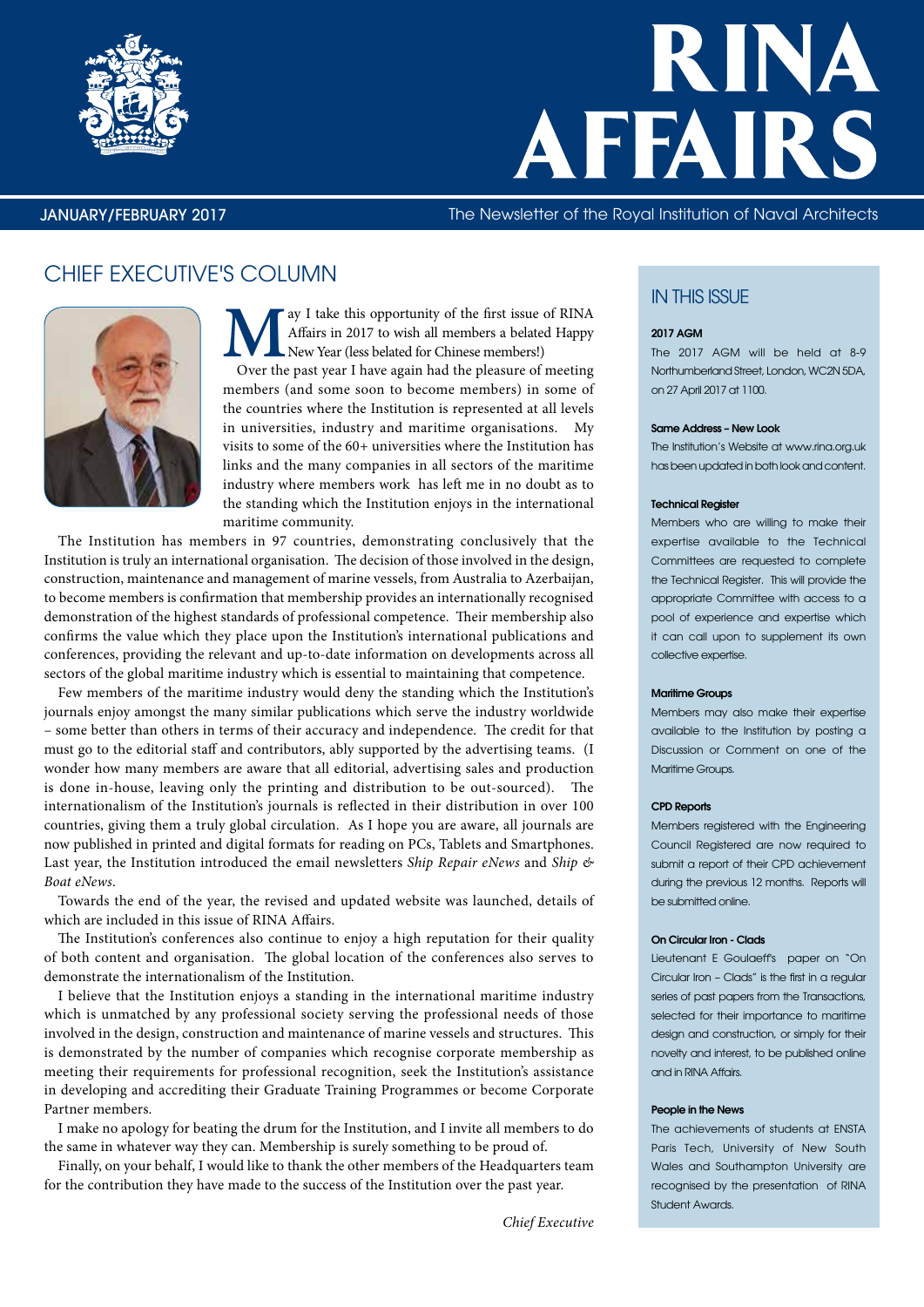# 2017 ANNUAL GENERAL MEETING

NOTICE IS HEREBY GIVEN THAT IN ACCORDANCE WITH BY-LAWS 39 AND 42, THE ANNUAL GENERAL MEETING OF THE INSTITUTION WILL BE HELD AT 8-9 NORTHUMBERLAND STREET, LONDON, WC2N 5DA, ON 27 APRIL 2017 AT 1100 FOR THE FOLLOWING PURPOSES;

1.To receive the Annual Report and the Financial Statement for the year ended 30 September 2016. 2.To consider and if felt fit, approve the following Resolution:

Resolution: To re-appoint haysmacintyre as the Institution's auditors

### Note.

1.All members have the privilege to attend the above meeting, but only Voting Members are entitled to vote on the Resolutions.

2. Members entitled to vote on the Resolutions may appoint the Chairman of the meeting as their proxy to vote on their behalf.

3. Proxy Forms are available online at www.rina.org. uk/p/1/2016%20AGM%20Proxy%20Form.pdf and must be returned by post or email, to arrive by 1030 on 27 April 2017

# PEOPLE IN THE NEWS

# Bruce Rosenblatt FRINA

Past President, Bruce Rosenblatt, has been appointed as the chairman of Webb Institute's Board of Trustees.

# RINA–DST Group Award

RINA - Defence Science and Technology Group Award for the best presentation at the UNSW Thesis Conference (Seminar 2) by a student member of RINA on their thesis project was presented to James Johnston for

his presentation on Comparison of Physical Sailing Yacht Performance to Velocity Prediction Program Outputs.

# RINA – Bureau Veritas Student Award

The RINA Bureau Veritas Award for 2016 was presented to Rémi Rétho. Whose thesis "Étude de la stabilité longitudinale des carènes à redan" was judged to be the best final year thesis at ENSTA Paris Tech.

#### RINA – BMT Award

The 2016 RINA – BMT Student Award was presented to Gilberto Zambrini, Cillian McGreer and Clare Mawson whose design for a Customs Patrol Boat, required to be station for 14 days at best economical speed of at least 8 knots + a sprint capability of 30 knots for 6 hours, was judged to be the best Group Design Project at Southampton University.

Chief Executive, Trevor Blakeley, discusses the RINA-BMT Award winning design with Gilberto Zambrini, Cillian McGreer and Clare Mawson

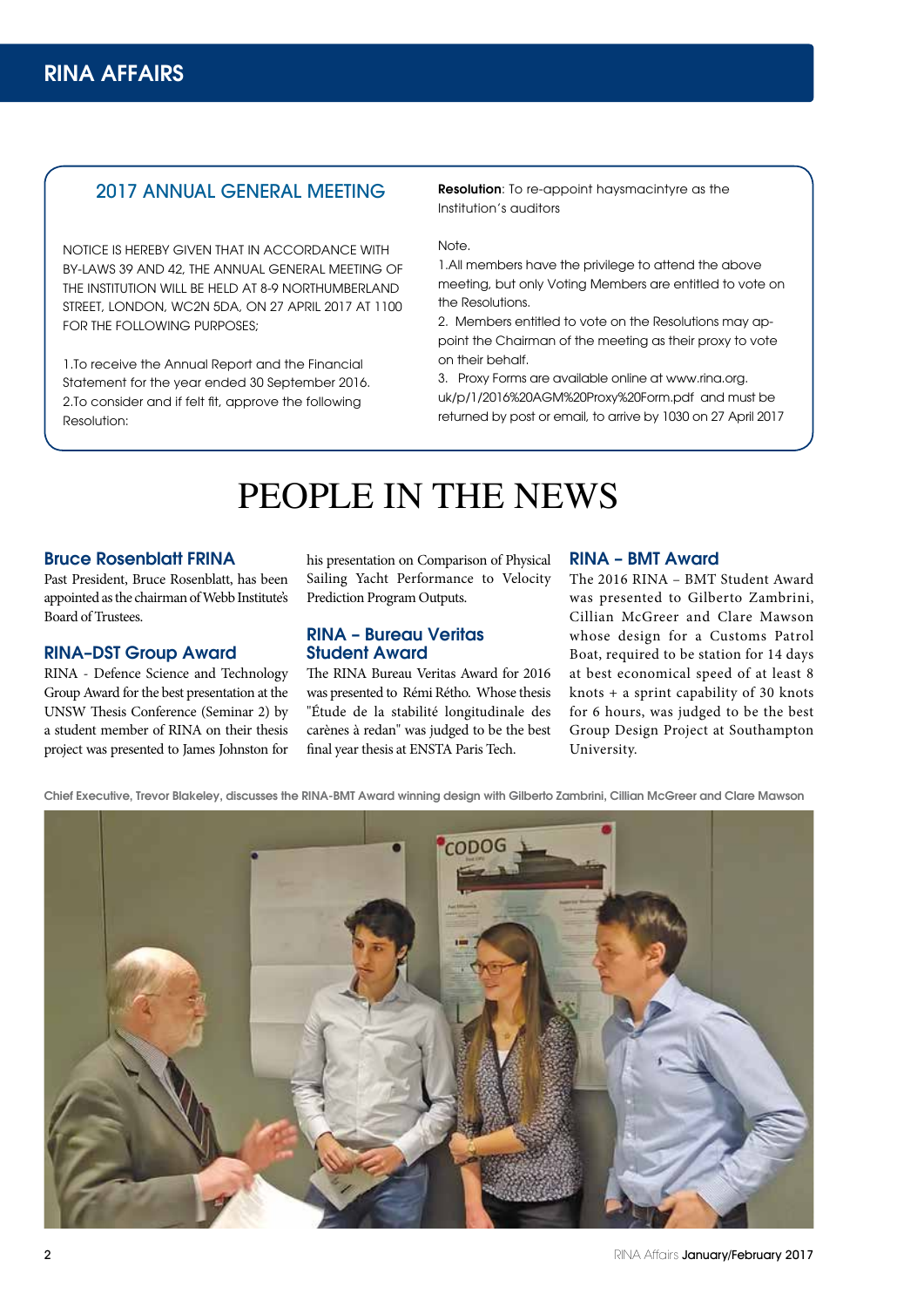# Review of Technical Committees

**M**aking its collective expertise<br>an important role and key responsibility<br>an important role and key responsibility available for the benefit of the profession and society is of the Institution to which it devotes not inconsiderable resources, principally its members' time. The Institution exercises this responsibility mainly through its Technical Committees using the expertise available within the committees but also able to call upon the wider expertise of the members of the Institution.

The Council recognised the need to ensure that the Institution is making the most effective use of both of its resources and the expertise of the members. It therefore tasked a Technical Committees Working Group with examining the current structure of the Technical Committees – Safety, High Speed vessels, Small Craft and IMO – and recommending changes which would make more effective use of resources and wider use of the expertise of the members. The recommendations of the TCWG have been accepted by the Council at its meeting in October 2016 and have all been implemented.

# Technical Committees

The output of the committees is a measure of their effective use of resources and the TCWG observed the such productive output was generally related to safety related items, mainly to persons but increasingly to the maritime environment. It also recognised the need for the Institution to recognise and respond to evolving technologies. Council has therefore accepted the recommendation that there should be four Technical Committees, covering Maritime Safety, the Maritime Environment, the IMO Committee and Maritime Innovation. These Committees have now been formed.

The Maritime Safety Committee will continue the role and responsibilities of the current Safety Committee, addressing matters concerned with personal safety, whilst the Maritime Environment Committee will address issues relating to the protection of the maritime environment, and including marine renewable energy.

The IMO Committee will continue its role of representing the Institution in its capacity as an NGO at the IMO, liaising closely

with the Maritime Safety and Maritime Environment Committees.

The Maritime Innovations Committee will act as the Institution's "Think Tank" identifying and assessing the impact of evolving technologies on the membership and profession, and determining how the Institution should address them. The Technical Committees will include expertise in all sectors of the industry and the Chairmen will be ex officio members of Council.

# Maritime Groups

The TCWG concluded that it was not feasible for all specialist vessel types and sectors to have their own formally structured committees. However, The TCWG recognised that specialist committees such as the High Speed Vessels Committee and Small Craft Committee provided an opportunity for their members to identify and discuss developments in those and other vessel types. That opportunity will continue and be extended to all members of the Institution through the formation of online special interest Maritime Groups, covering vessel types and sectors of the industry.

Each Maritime Group has an online Forum by which members may raise and discuss matters of interest to the Group. Initially these Groups will cover Small Craft and High Speed Vessels, with other Groups added as interest dictates. Each of the four Technical Committees also has an associated Maritime Group through which members will be kept up to date with the work of the Committees, and have the opportunity to both comment on that work and to propose items for consideration. Members will be able to register for these Groups and receive notification of new items.

#### Technical Register

In order for the Technical Committees to make greater and more effective use of members' expertise, an online Technical Register of members' experience and expertise has been created for those members who are willing for their expertise to be called upon by the Technical Committees for specific issues. Chairmen of the Technical Committees will have access to the Technical Register, which members can enter their details though the

My Profile page of the website. The Technical Register will be confidential.

### Working Groups

Whilst the Technical Committees will have a core expertise across all vessel types and sectors, they will mainly carry out their work through ad hoc Working Groups, formed to address a specific issue which may have been raised by a member of the Committee or a member of the Institution through, for example, a Maritime Group. The Working Groups, which will mainly carry out their work online, will comprise members from the Committee and members on the Technical Register who have expressed their willingness to make their expertise available to the Committee.

Council considers that these changes to the Technical Committees structure, together with the introduction of a Technical Register and the Maritime Groups will enable the Institution to more effectively fulfil its role and responsibility of making its collective expertise available for the benefit of the profession and society. I am sure members will wish to give the new structure its full support and use.

*Trevor Blakeley* 

# QUOTES OF THE **MONTH**

"When you want to know how things really work, study them when they're coming apart." *William Gibson*

First rule of engineering; beware prototypes. Along with, avoid anything made by an engineer who doesn't have all his own fingers" *Simon R. Green*

"To the optimist, the glass is half full, to the pessimist, the glass is half empty. To the engineer, the glass is twice as big as it needs to be."

*Anon*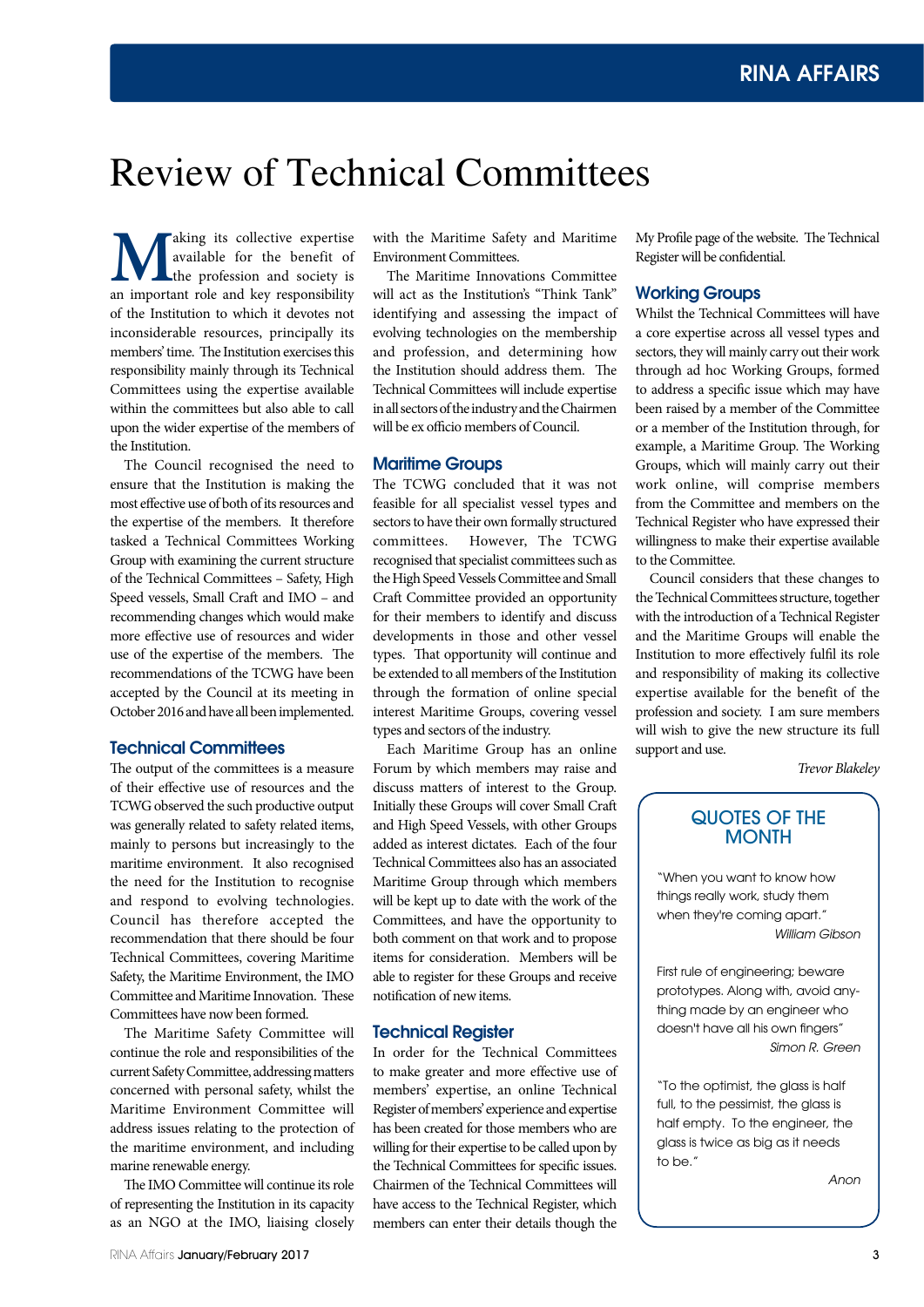# 2016 President's Invitation Lecture

The 2016 President's Invitation Lecture was given by Mr Antonis Trakakis, Technical Manager, Arista Shipping, who presented *Project Forward – The Design of an Ocean Going LNG Powered Ship*.

Led by Arista Shipping, a bulk carrier owner and operator, and including the resources of ABS, Deltamarin, GTT and



Members of the Project Forward team



Professor Andrews introduces Antonis Trakakis

Wärtsilä, Project Forward has developed a technically feasible and commercially viable design for ocean going, deep sea vessels powered by LNG fuel. In his Lecture, Antonis Trakakis described the challenges which Project Forward has faced and its future.

The Lecture was chaired by Vice President Professor David Andrews and again sponsored by ABS.



Antonis Trakakis presents the 2016 President's Invitation Lecture



Guests at the President's Invitation Lecture

# USE OF THE RINA CREST



The Council has agreed that members may display the RINA crest on literature, website etc, under the following strict conditions:

• Members must request permission to use the crest, and state where it will be used.

- Only the version of the RINA crest provided by the Institution may be used. No variation or addition may be made to the crest.
- Members displaying the RINA crest are also require to display their membership of the Institution in text and by the use of the appropriate post-nominals.
- The RINA crest may only be displayed on a comp any website where the company is owned by the member or is a Corporate Partner member of the Institution.
- The RINA crest must not be used in a way as to state or imply the Institution's endorsement of a product or service provided by the member.

Applications for permission to use the RINA should be made to RINACrest@rina.org.uk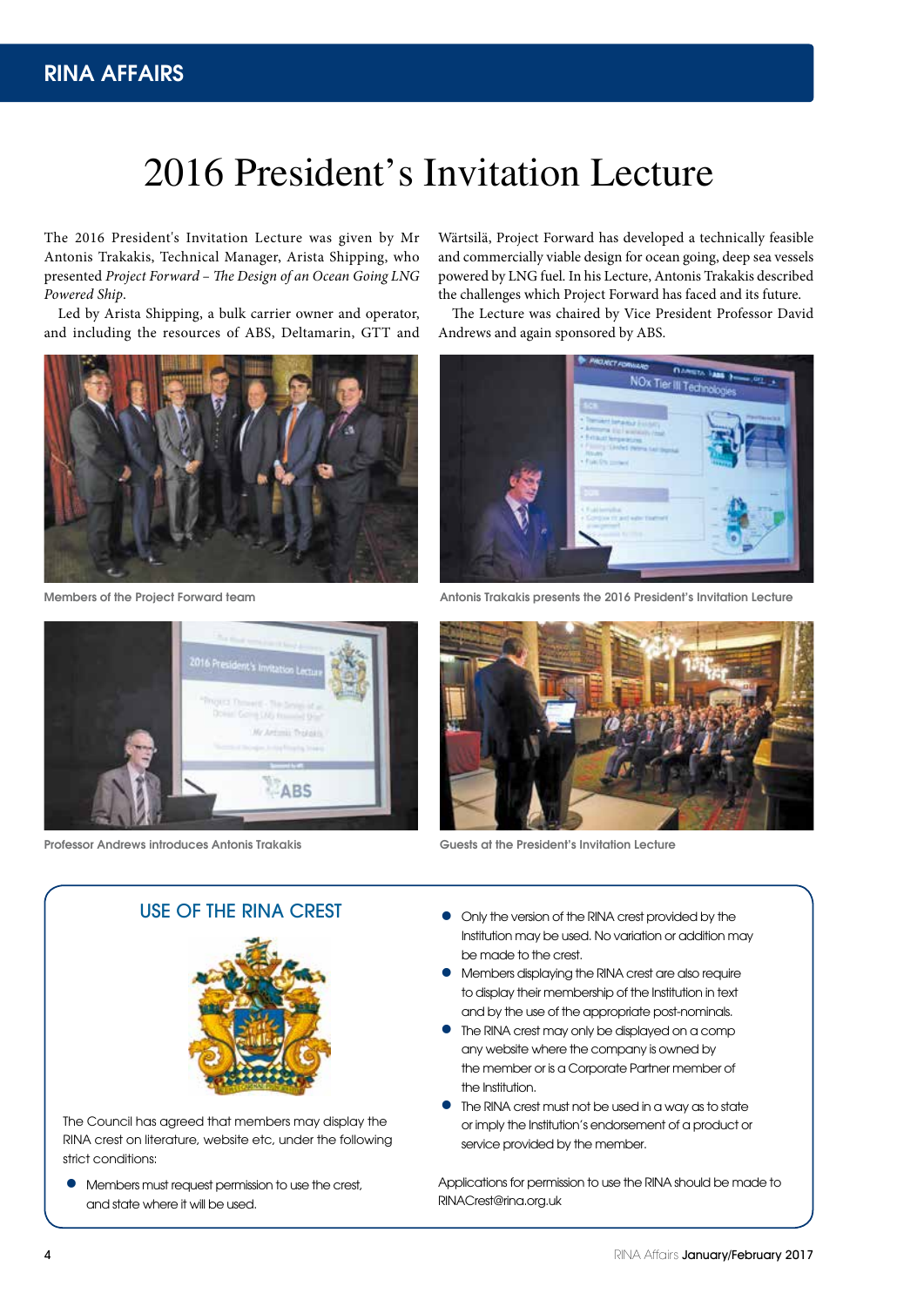# Technical Register of members' expertise

Making the collective expertise of its members available for the benefit of the profession and society is an important role and responsibility of the Institution to which it devotes not inconsiderable resources, principally its members' time. The Institution exercises this responsibility mainly through its Technical Committees using the expertise available within the Committees, but also able to call upon the wider expertise of the members of the Institution.

In order to make wider and more effective use of the expertise of members, a Technical Register has been added to the My Profile page of the My RINA section on the Institution's website at www. rina.org.uk/MyRINA. Members who are willing to make their expertise available to the Technical Committees are requested to complete the Technical Register. This will provide the appropriate Committee with access to a pool of experience and expertise which it can call upon to supplement its own collective expertise, either by commenting on a specific issue being considered by the Committee, or by joining a Working Group formed to address that issue. Members would not be expected to attend meetings.

As with all data held by the Institution, the Technical Register will be confidential and not passed to any third party.

Members may also make their expertise available to the Institution by posting a Discussion or Comment on one of the Maritime Groups at www.rina.org.uk/MaritimeGroups

# Gender Disparity

The Membership Committee noted that there appeared to be a proportionately smaller number of female members transferring from Associate Member to Member or Fellow. The actual proportion of male to female MRINA/FRINA (96% M: 4% F) would appear to support this statement. However, these are global figures and therefore include countries with varying attitudes to gender balance in the maritime industry. These figures also include a significant number of male MRINA and FRINA who were of the generation when few females entered the engineering profession and even less the maritime industry.

The figures for the global membership (90% M: 10% F), StudentMRINA + AMRINA (88% M: 12% F) and StudentMRINA (85% M: 15% F) reflect the change in attitudes of females to the engineering profession and the maritime industry, albeit a slow change.

The Membership Committee agreed that the Institution makes no distinction between male and female applicants in the assessment of applications for MRINA or FRINA, and that any form of positive discrimination in order to encourage more female members to apply would be inappropriate. It was considered that the male and female imbalance in the membership reflected the imbalance in industry, which was a factor that the Institution was little able to affect."

# MARTEC 2016

The Chief Executive, Mr Trevor Blakeley, was an invited Keynote Speaker at the International Conference on Marine Technology 2016, organised by the Bangladesh University of Engineering and Technology (BUET). In his paper "The role of a Modern Professional Society in promoting the success of the Maritime industry. In his presentation, he described how the historic role of engineering professional institutions such as the Royal Institution of Naval Architects has been to promote and facilitate the exchange of technical and scientific information, views and discussion, and through this to influence and contribute towards furthering the knowledge and standards within their particular discipline of engineering.

However, he expressed the view that the Professional Institutions today have a wider and more proactive part to play in helping to provide the engineers with the knowledge, understanding and professional skills who are essential to the future success of the maritime industry. He examined the pivotal role a modern professional institution plays in the education, professional development and employment of engineers.

# News from the Divisions and Branches

# New South Wales Section

Icebreaker Project Manager,<br>
Rustralian Antarctic Division,<br>
gave a presentation on *Australia's New* Icebreaker Project Manager, Australian Antarctic Division, gave a presentation on *Australia's New Antarctic Vessel* to a joint meeting with the IMarEST attended by 46 on 7 September in the Harricks Auditorium

at Engineers Australia, Chatswood. This was the fifth-highest attendance of the 93 presentations held in Chatswood.

Drew Shannon, Manager East Coast, London Offshore Consultants, gave a presentation on *Salvage of Containership Rena off Tauranga in* 

*New Zealand* to a joint meeting with the IMarEST attended by 30 on 5 October in the Harricks Auditorium at Engineers Australia, Chatswood.

> *Phil Helmore* 8 November 2016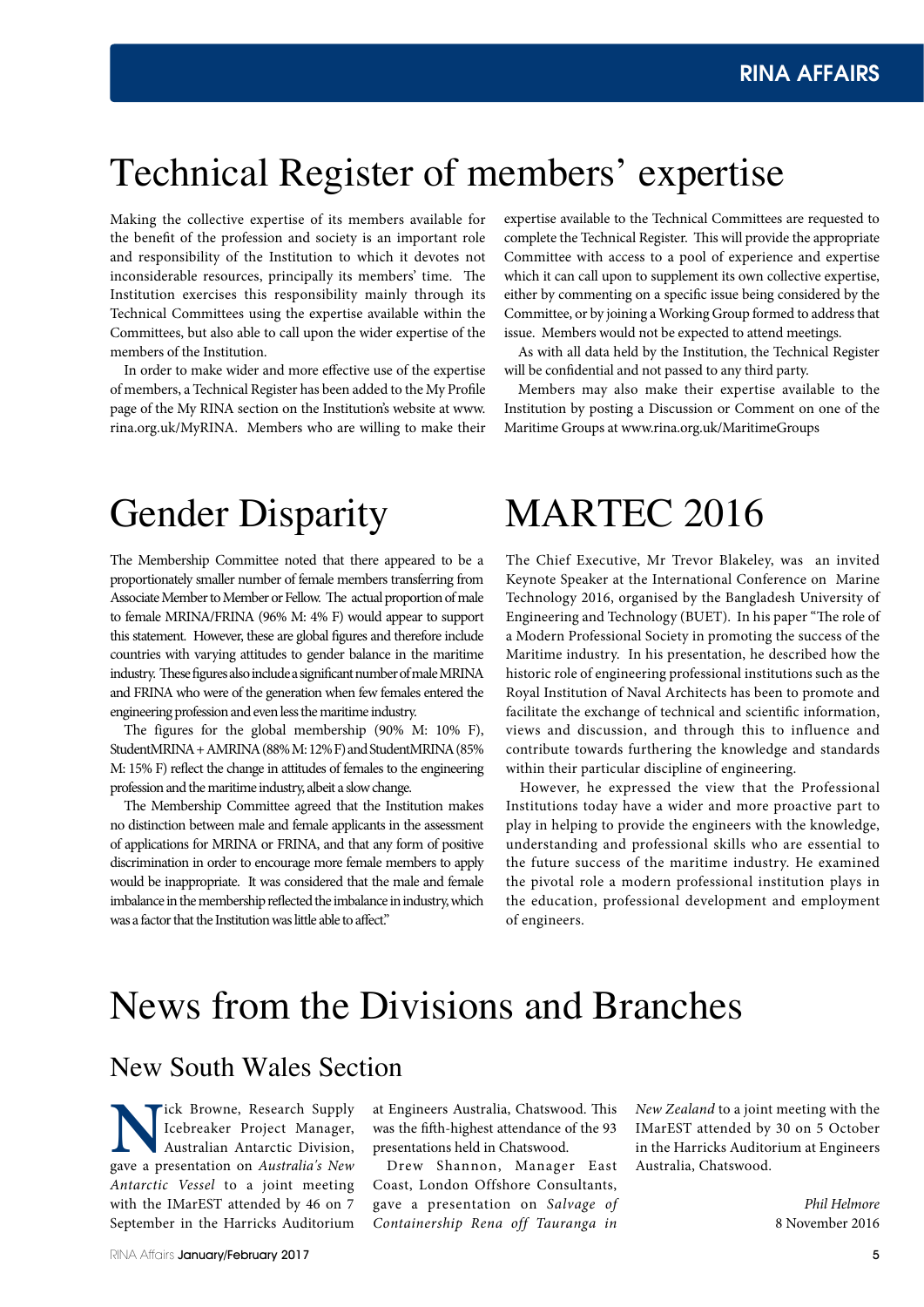# RINA Headquarters 8-9 Northumberland Street, London

### The Scott Russell Room

*One of the meeting rooms in the Headquarters at 8-9 Northumberland Street is named after John Scott Russell, a founding member of the Institution.*

John Scott Russell graduated from Glasgow University in 1825, aged just 17, going on to teach mathematics and natural philosophy at Edinburgh University. In the 1830s he began research into wave-generation and its effects, which resulted in his discovery of the 'solitary wave'.

He moved to London in 1844 and, in collaboration with Isambard Kingdom Brunel, built the pioneering iron steam ship the *Great Eastern* (1856). He also designed HMS *Warrior* (1860), the largest and fastest ship of its day, which revolutionised warship construction.



The Scott Russell Room

He was Secretary of the Society of Arts from 1845-1850, and Secretary to the Committee behind the Great Exhibition of 1851. He was one of the founders of the Institution of Naval Architects in 1860.

### The Denny Room

*Used for meetings, conferences and housing the Institution's library, the* 





Conferences in the Denny Room

# *main public room at the Headquarters is the Denny Room, named after Sir Archibald Denny.*

Archibald Denny was a member of the Denny family who had been involved in shipbuilding in Dumbarton from the early 19th century. William Denny & Sons of built over 1500 ships at their Dunbarton yard between 1844 and 1963. They built all types of ships but were particularly well known as builders of fine cross-channel steamships and ferries. Always innovators they were responsible for a number of firsts, including *Rotomahana* (1878) - the first all-steel merchant ship; *King Edward* (1901) - the first commercial turbine steamer; *Robert the Bruce* (1834) - the first all-welded vessel. Denny's was the first commercial yard to use a Ship Model Experiment Tank. In charge of technical developments at the shipyard, Archibald Denny was closely associated with Denny's international reputation for innovation and high quality ship design.

# The Froude Room

*One of the meeting rooms in the Headquarters at 8-9 Northumberland Street is named after William Froude – a name familiar to all naval architects*.

William Froude's work in identifying the most efficient shape for the hull of ships, as well as predicting ship stability with reference to reduced-scale models, had a significant influence on ship design.

Board meetings in the Denny Room

In 1861, he wrote a paper on the design of ship stability in a seaway, published by the Institution of Naval Architects, recognised today as a major advancement in ship design theory. Between 1863 and 1867, through a series of experiments using models to determine the physical laws



The Froude Room

governing full-scale ships, he discovered the laws by which the performance of the model could be extrapolated to the ship when both have the same geometrical shape. The Froude number, expressed as the ratio of a vessel's velocity to the square root of the product of its waterline length and the acceleration of gravity, is still used today by naval architects to predict the behaviour of ships from scale models.

### Foyer

Visitors to the Headquarters are greeted by the splendid model of the *Cutty Sark*, on loan to the Institution.



The Foyer

All rooms may be hired by members, at a discounted rate. For details of availability and cost, contact Sally Charity at scharity@ rina.org.uk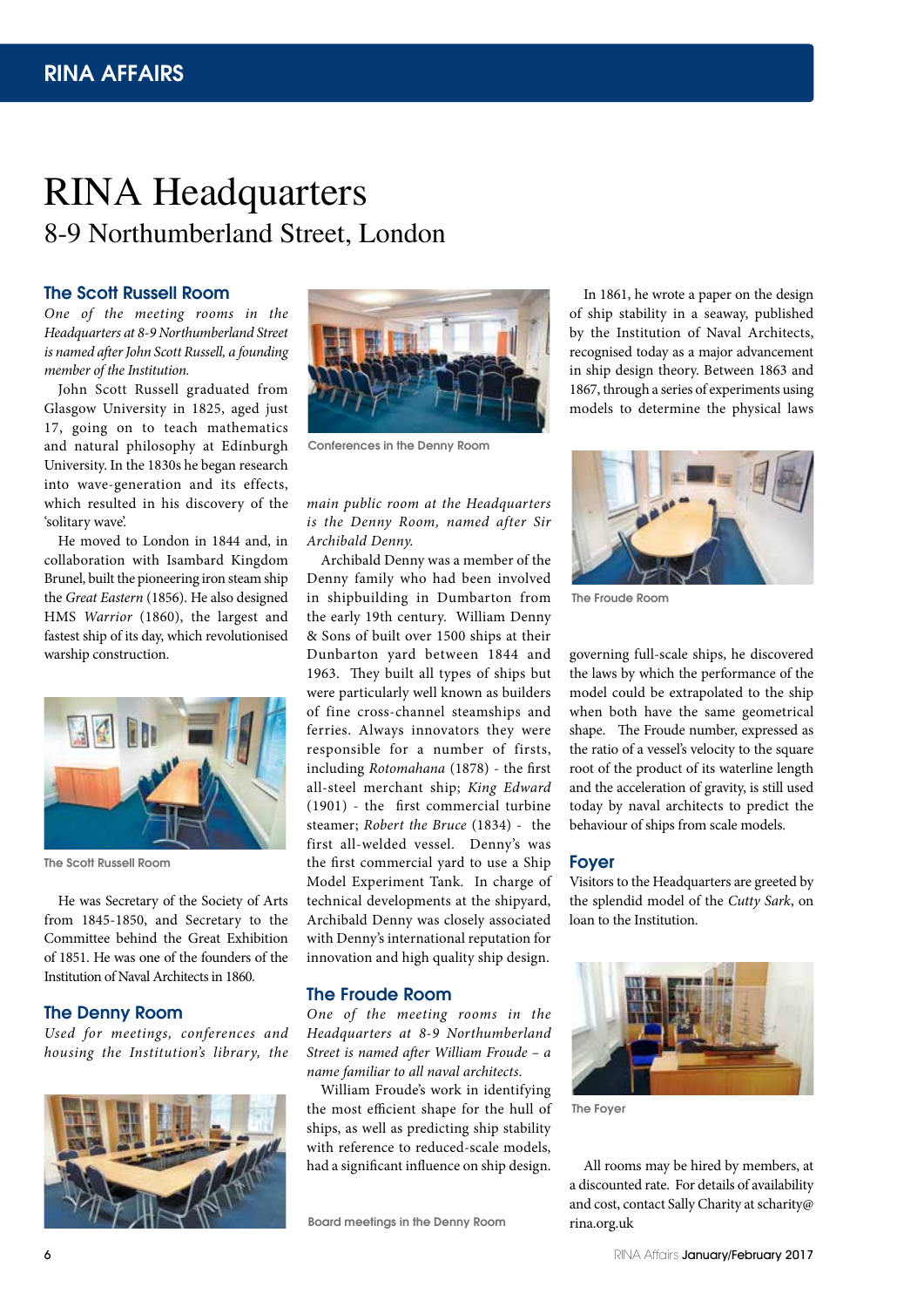# Papers from the Transactions

Since 1860, over 5000 papers have<br>
been published in the Transactions<br>
of the Royal Institution of Naval<br>
Architects, providing a fascinating history ince 1860, over 5000 papers have been published in the Transactions of the Royal Institution of Naval of the design and construction of marine vessels and structures of all types. Many of these papers, such as William Froude's paper On the Rolling of Ships in 1861, were and milestones in that development with a lasting impact on maritime design and construction. Others, such as Lieutenant E Goulaeff's paper On Circular Iron-Clads on the development by the Imperial Russian Navy of circular warships may not have had such impact but nonetheless provide a fascinating read for all those interested or involved in maritime design and construction.

Lieutenant E Goulaeff's paper is the first in a regular series of past papers from the Transactions, selected for their importance to maritime design and construction, or simply for their novelty and interest, to be published online and in RINA Affairs.

# QUOTES OF THE MONTH

"The behaviour of ships on stormy seas is so hard to be understood and so important to be predicted, that it is worth any amount of hard thinking, and painstaking observation, and subtle reasoning we can expend on it".

*J. Scott Russell, 1863.*

"It is true that improved results in ship-building have been obtained through accumulated experience; but it unfortunately happens that many of the theories by which this experience is commonly interpreted are interwoven with fundamental fallacies, which, passing for principles, lead to mischievous results when again applied beyond the limits of actual experience". *William Froude, 1875.*



Circular Iron-Clads

# On Circular Iron - Clads

### **By Lieutenant E E Goulaeff, Imperial Russian Navy Published in 1876**

One of the most important conditions for the defence of the Black Sea coasts limited the draught of the vessels to about 13 feet. The only then existing type of vessel which fulfilled this condition was that of unarmoured gunboats, since any armoured ship, if built of ordinary form, and if designed to carry heavy guns and thick armour, required much great immersion. Unarmoured gun boats, however, were not considered efficient, because a single shot from an insignificant gun is sufficient to penetrate their sides and sink them with all hands on board. Therefore an entirely new class of vessel was requisite to admit of the heavy guns and efficient armour protection, combined with the very small draught of water. To satisfy those conditions, no type of vessel could have been better adopted than the circular, because with no hull of any other form and of the same weight could so great a displacement upon the same draught of water have been obtained.

 The head of the Navy, His Imperial Highness the Grand Duke Constantine,

with his usual wisdom, appreciated the value of such considerations, and accordingly two circular ships of 96 feet in diameter, and 12 feet 6 inches draught, were ordered to be built. The displacement which such small dimensions gave has yet enabled them to carry two 28-ton guns mounted in a turret, protected, as well as the sides at the water-line, by armour equivalent to 11 inches in thickness. They were meant strictly for coast defence purposes, and therefore, no great speed was required from them.

 They have open turrets, because being intended for the defence of certain narrow straits and entrances they can, when in action, occupy positions behind some defensive protection, such as submerged torpedoes; and, when attacked, can choose their own distance from the enemy, placing themselves always beyond the reach of rifle-fire. The precision of firing from guns so mounted, and other reasons, have settled the adoption of open turrets on board these circular ships.

The full paper can be read at http://www.rina.org.uk/res/ On%20Circular%20Iron-Clads.pdf